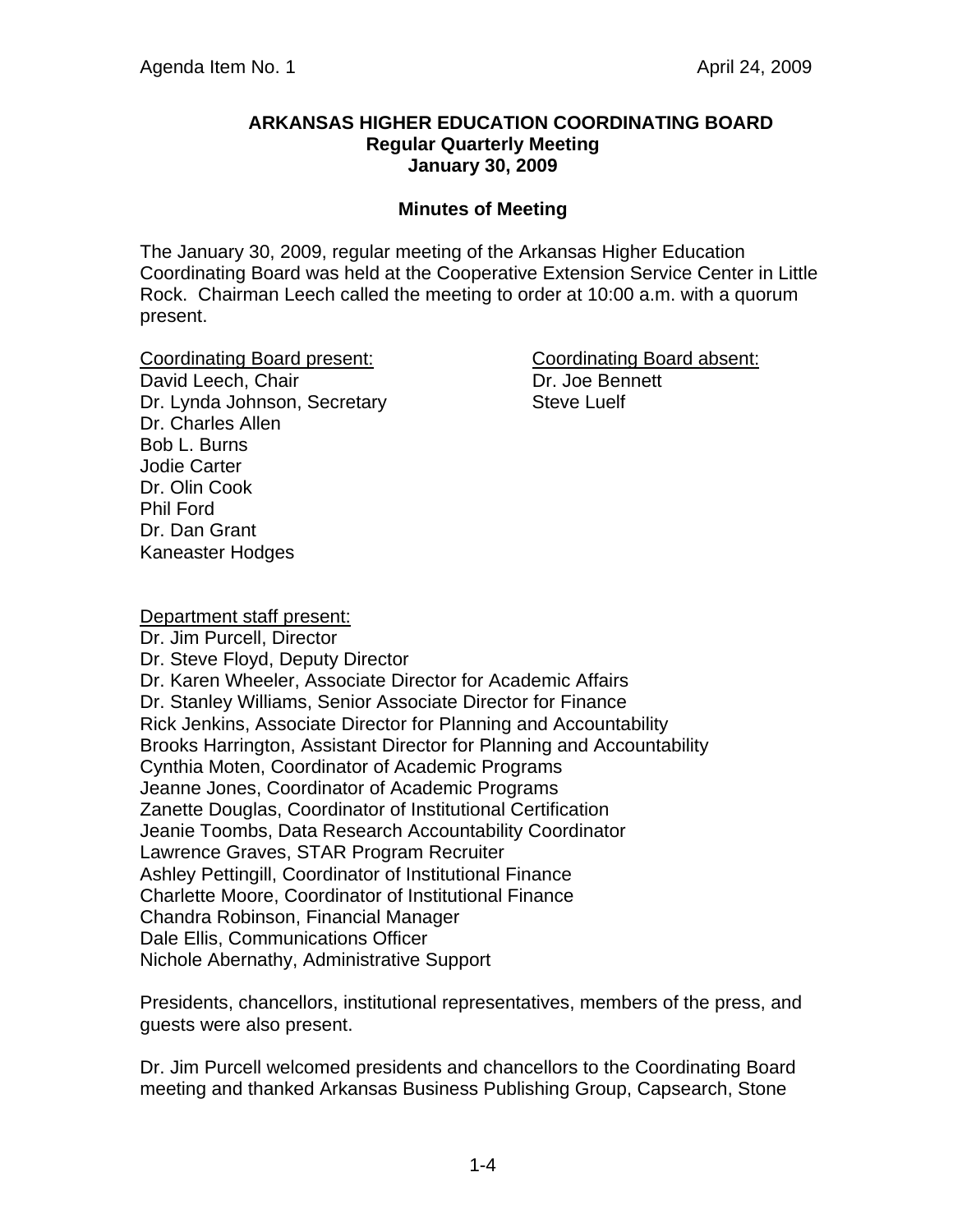Ward, and Combs and Company for sponsoring the meeting and activities. He also thanked the Cooperative Extension Service Center for allowing the meetings to be held in their facilities. Next, Dr. Purcell congratulated the University of Arkansas at Pine Bluff (UAPB) for making the front page of the Chronicle for Higher Education and provided AHECB members with a copy of the article. The UAPB band was among the dozen college bands honoring President Barack Obama in the inauguration parade. He then introduced several new ADHE staff members; Rick Jenkins, Associate Director for Planning and Accountability; Brooks Harrington, Assistant Director for Planning and Accountability; Lawrence Graves, STAR Program Recruiter and College Access Challenge Grant Coordinator; Chandra Robinson, Financial Officer for Institutional Finance; and Jeanie Toombs, CPI Data Research Accountability Coordinator.

Chairman David Leech introduced Emily Jordan-Cox, Deputy Policy Advisor for Higher Education in the Governor's office and Heather Gage, the Department of Education Special Advisor and Liaison for Higher Education. Chairman Leech announced that Dr. Dusty Johnston would be leaving Ozarka College and would be the new President at Vernon College in Vernon, Texas on March 1, 2009.

Former AHECB Chairman Dick Trammel was unable to attend the Coordinating Board meeting due to unexpected circumstances. Chairman Leech announced that Mr. Trammel would be honored at the April AHECB meeting.

#### Agenda Item No. 1 Approval of Minutes

Kaneaster Hodges moved to approve Agenda Item No. 1. Dr. Lynda Johnson seconded the motion and the Board unanimously approved.

> Agenda Item No. 2 Report of Nominating Committee for 2009-10 Board Officers

The Nominating Committee (Chair Kaneaster Hodges, Dr. Dan Grant and Dr. Lynda Johnson) recommended the slate of Board officers for 2009-10;

Steve Luelf as the Finance Committee Chair, Dr. Dan Grant as the Academic Committee Chair, Dr. Charles Allen as Secretary, David Leech as Vice Chair, and Dr. Bob Burns as Chair.

Kaneaster Hodges moved to approve Agenda Item No. 2. Phil Ford seconded the motion and the Board unanimously approved.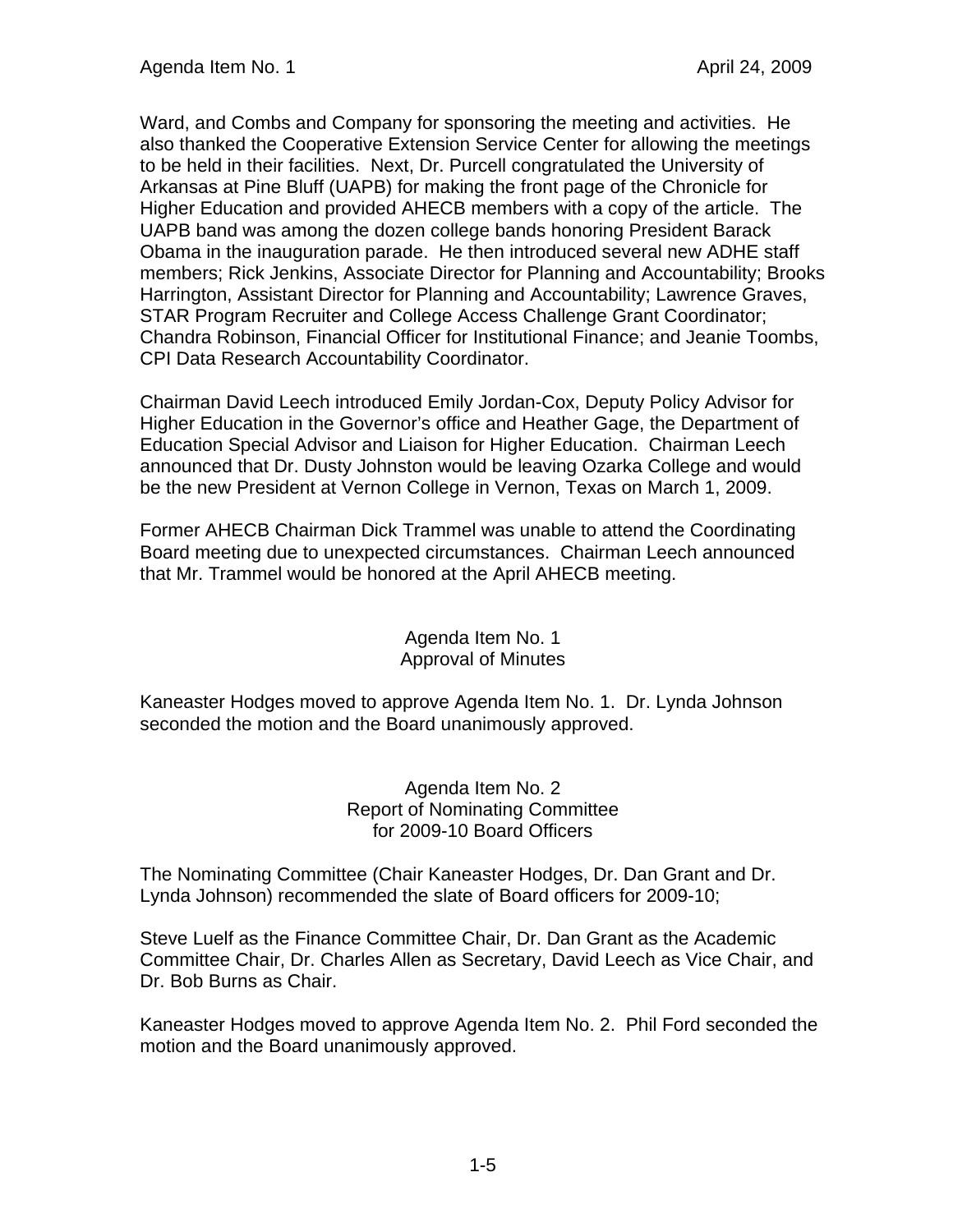#### Agenda Item No. 3 Approval of Reimbursement of Expenses for Members of the Higher Education Coordinating Board and Institutional Certification Advisory Committee

Although members of the Arkansas Higher Education Coordinating Board and its Institutional Certification Advisory Committee (ICAC) by law serve without compensation, they may receive expense reimbursement for performing official duties after following certain procedures set out by Act 1211 of 1995 (A.C.A. §25- 16-901 et seq.).

Because Act 1211 of 1995 (A.C.A. §25-16-901 et seq.) is the sole authority for expense reimbursement, it is necessary for the Coordinating Board to adopt a resolution authorizing expense reimbursement for board members and members of the ICAC. The following resolution is presented for the Coordinating Board's consideration:

**RESOLVED,** That the Arkansas Higher Education Coordinating Board, by a majority vote of its total membership, authorizes expense reimbursement for each board member and member of the ICAC for performing official board duties.

**FURTHER RESOLVED,** That the expense reimbursement shall not exceed the rate established for state employees by state travel regulations.

**FURTHER RESOLVED,** That the Coordinating Board instructs the Director of the Department of Higher Education to send a copy of this resolution to the Department of Finance and Administration to notify that agency of compliance with Act 1211 of 1995.

Kaneaster Hodges moved to approve Agenda Item No. 3. Dr. Olin Cook seconded the motion and the Board unanimously approved.

> Agenda Item No. 4 Higher Education Participation in Arkansas Early College High School AP/Concurrent Course Delivery

In 2007, ADHE authorized a pilot program to run through May 2009 that allowed for the teaching of concurrent enrollment and AP courses simultaneously. The most ambitious implementation of the pilot program has been the delivery of these blended courses via distance technology by the Arkansas Early College High School (AECHS) housed at the Southeast Arkansas Education Service Cooperative in Monticello.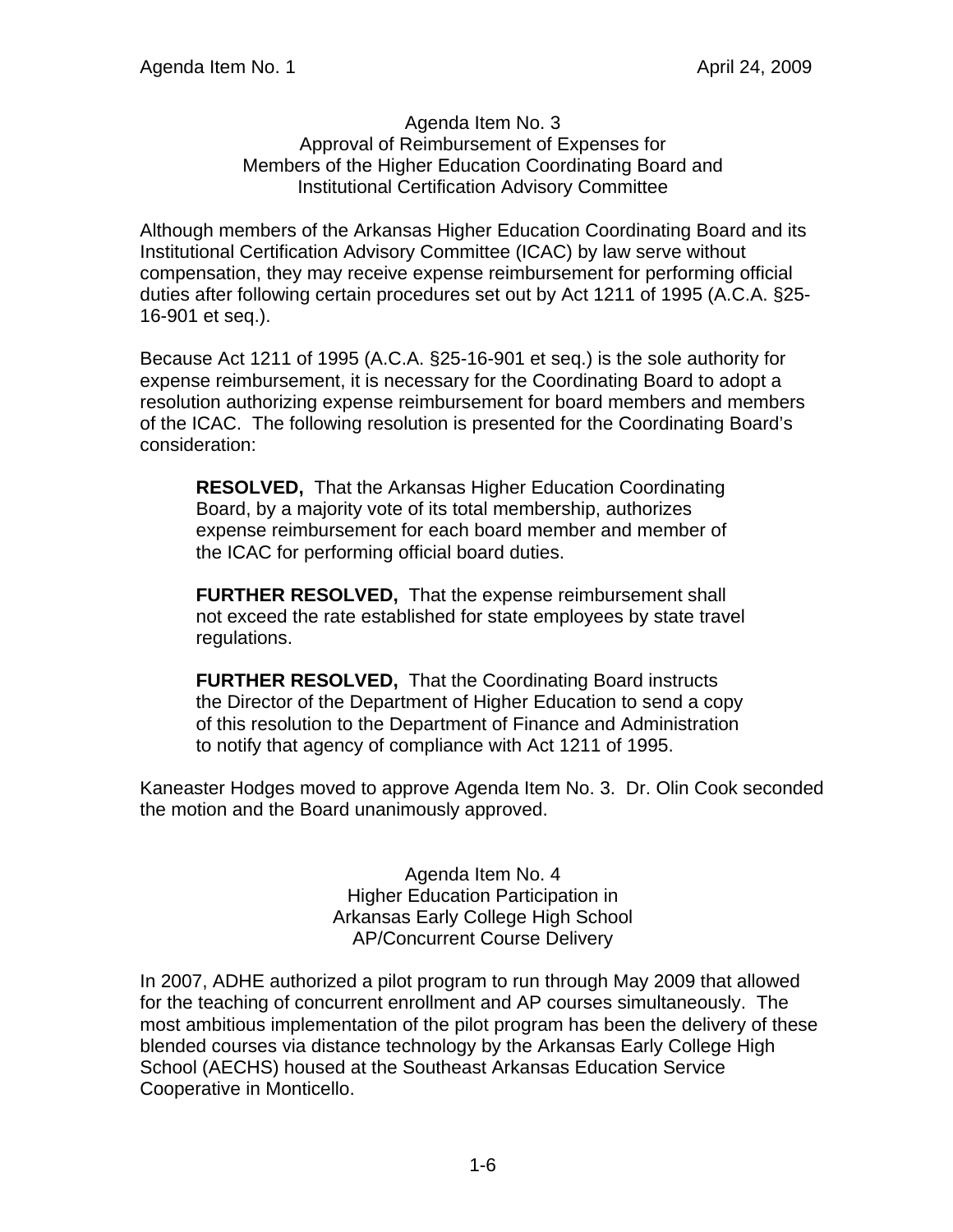After receiving many complaints, ADHE requested that the Arkansas Division of Legislative Audit investigate the program. The Division of Legislative Audit's report clearly outlines issues associated with the AECHS approach.

**RESOLVED,** That the Arkansas Higher Education Coordinating Board adopts the ADHE Executive Staff recommendation that Arkansas public colleges and universities will not participate with AECHS in the delivery of blended AP/concurrent courses for college credit via AECHS after May 30, 2009.

**FURTHER RESOLVED,** That Arkansas colleges and universities will not participate with AECHS in the offering of single courses for multiple higher education institutions after May 30, 2009.

**FURTHER RESOLVED,** That ADHE staff will review, in cooperation with ADE, other blended AP/concurrent offerings throughout the state to determine if these programs are pedagogically appropriate and in keeping with the ADHE guidelines contained in this agenda item.

**FURTHER RESOLVED,** That the pilot report deadline will be extended from its initial due date of May 2009 (AHECB Policy 5.16) to May 2011 which will provide for the continuation of the statewide blended AP/concurrent course pilot program for a minimum of two years.

**FURTHER RESOLVED**, That the Coordinating Board instructs the Director of the Arkansas Department of Higher Education to provide a copy of the resolution to each president and chancellor.

Chairman Leech asked if this proposal had already been run by presidents and chancellors. Dr. Purcell explained that presidents and chancellors reviewed this agenda item at the January 13 Presidents Council meeting and were in general agreement.

Dr. Lynda Johnson asked if students would still be required to take AP exams or would they be eliminated because of concurrent courses. Dr. Purcell said that concurrent issues need to be addressed and he will be working with presidents and chancellors over the next year to address them.

Dr. Jack Lassiter said that there has been a lot of confusion and he believes there needs to be some clarity. He said we are not just talking about AP courses but concurrent enrollment as well. The fear in Southeast Arkansas is that the Coordinating Board is doing away with the Early College High School program, which is not true. Dr. Lassiter commended Dr. Purcell and encouraged the adoption of the standards set forth in the proposed policy. In closing, Dr. Lassiter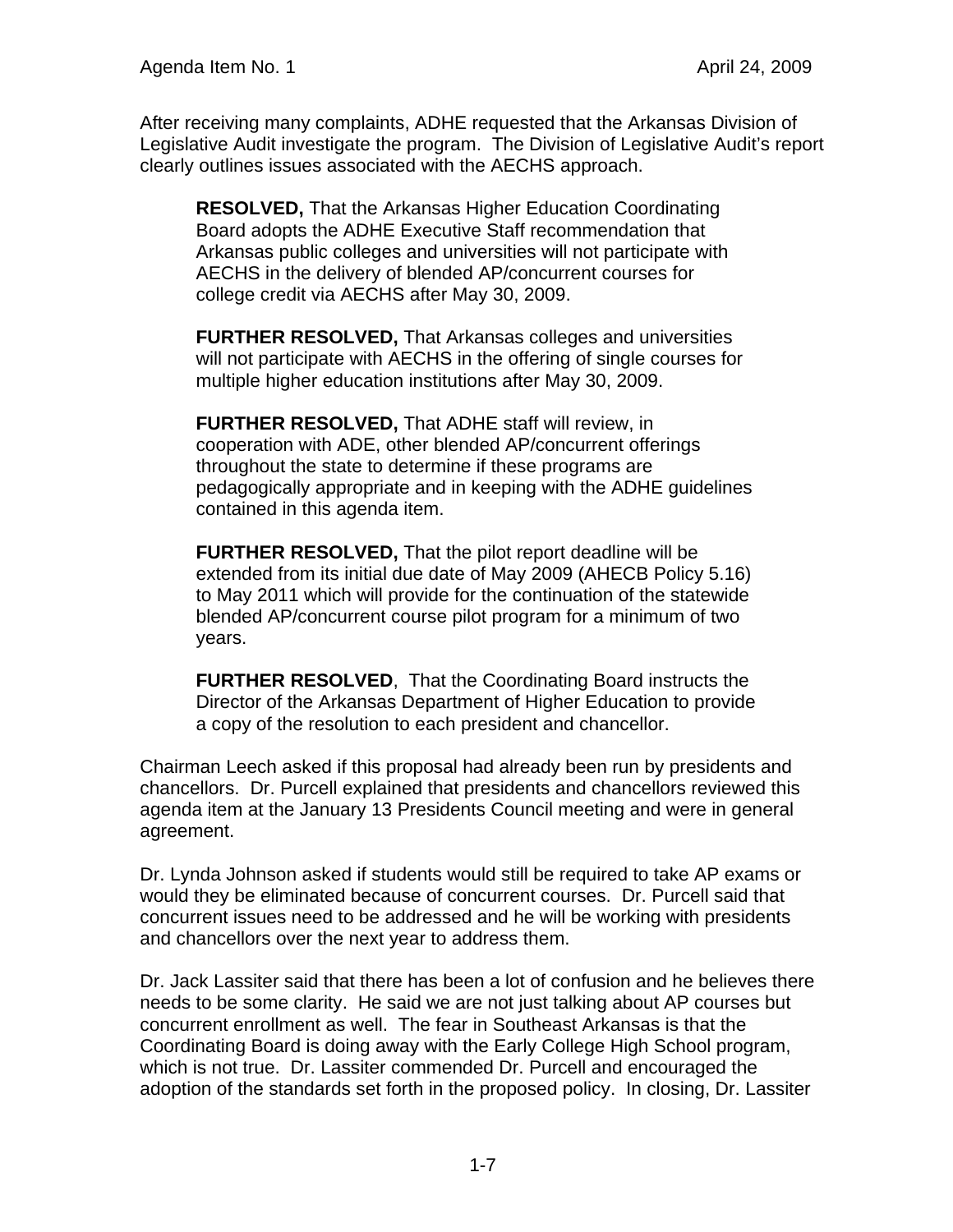expressed concern for the number of students withdrawing from classes because of the incorrect information being spread by the media.

Dr. Dan Grant thanked Dr. Lassiter for his comments and added that he has always been a proponent of giving high school students the opportunity to take college courses. He stated that several of the Coops are doing excellent work; however, they are not colleges or universities. We need colleges and universities to continue supervising these programs said Dr. Grant.

Dr. Dan Grant moved to approve Agenda Item No. 4. Dr. Olin Cook seconded the motion and the Board unanimously approved.

### Agenda Item No. 5 Annual Report on First-Year Student Remediation for Fall 2008

Since 1988, all entering first-year students seeking an associate degree or higher from an Arkansas public college or university must meet AHECB assessment and placement standards in the disciplines of English, mathematics, and reading. A cut-off subscore of 19 on the ACT exam (or its equivalent on the ASSET, SAT, or COMPASS tests) is used for each of the three areas. Tables 5-A and 5-B offer a general overview of remediation in Arkansas public higher education, while Tables 5-C, 5-D, and 5-E provide institutional detail by discipline for fall terms 2006 through 2008. In all tables, remediation data are based on students who meet two criteria: not meeting the board's cut-off sub-score(s) and being assigned to developmental-level coursework.

In fall 2008, Arkansas's public institutions enrolled 23,040 first-time students. Of this total, 2,572 entering students were not required to be tested because they pursued coursework in certificate-level programs or were non-degree-seeking, or did not seek to enroll in college-level English and/or mathematics.

### Agenda Item No. 6 Fall 2008 Annual Enrollment Report

Rick Jenkins presented summary and detailed information about annual student enrollment. He noted the total, on-schedule enrollment for fall 2008 in all sectors of Arkansas higher education (public universities, public colleges, and independent colleges and universities) was 155,353 students; representing a 1-year increase of students 3.6 percent.

On-campus, on-schedule enrollment for fall 2008 in all sectors of Arkansas higher education was 140,772 students; representing a 1-year increase of students 4.3 percent.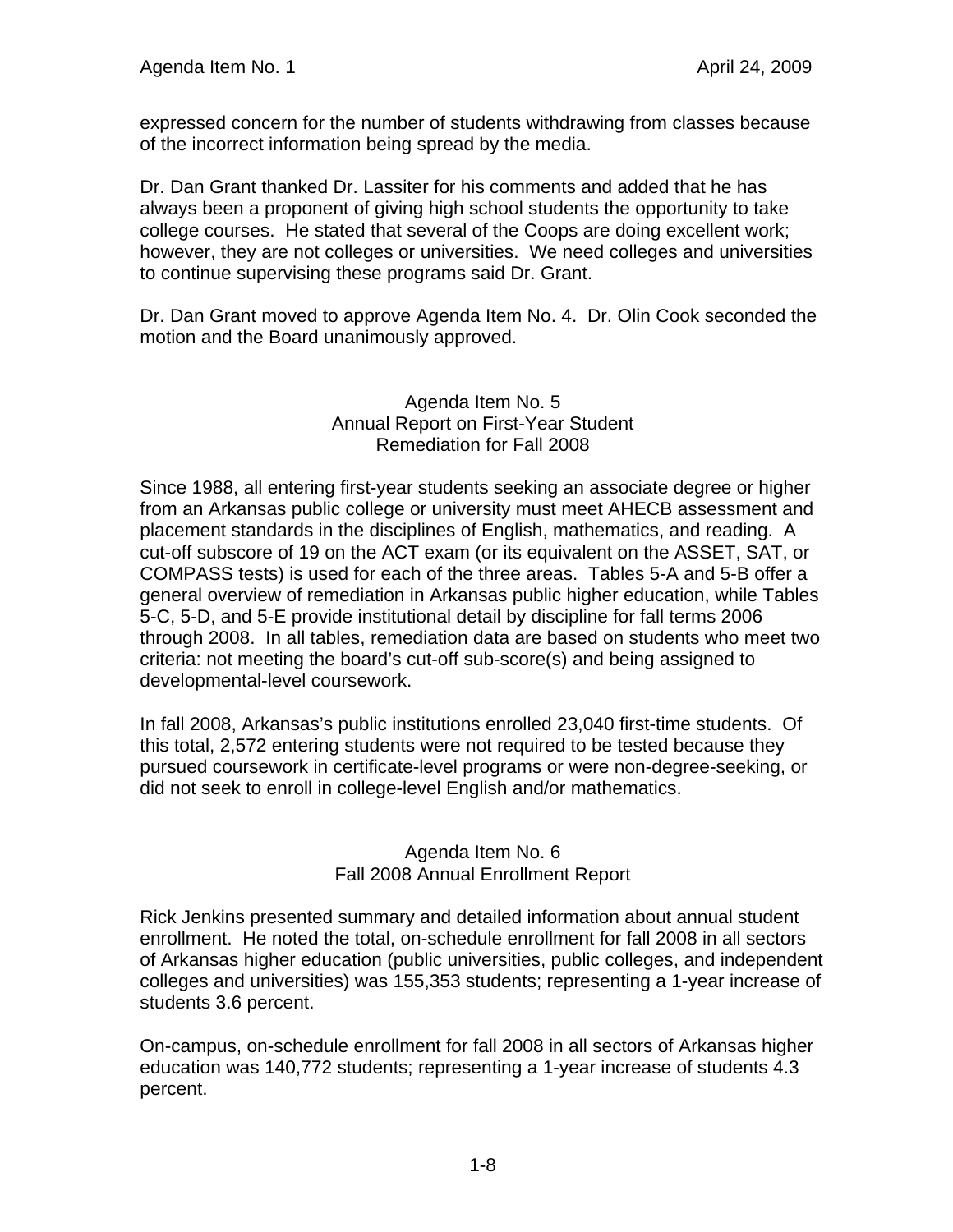David Leech commented that he would've liked to have seen the graduation rates for the same period.

> Agenda Item No. 7 Agency Updates

Dr. Steve Floyd presented information on the College Access Challenge Grant Program (CACGP). He explained that the CACGP is designed to help students, especially low income students and families to learn about, prepare for, and finance a postsecondary education. ADHE received \$706,129 from the U.S. Department of Education and an additional \$150,000 from the Winthrop Rockefeller Foundation for this program. Dr. Floyd explained that this has been a collaborative effort among several entities and the primary focus of the group is to promote College Awareness Week, High School Counselor Training, and Academic Preparation Grants.

After viewing the media promotions and television ads, Larry Graves presented each of the four Academic Preparation Grant winners a check for \$25,000. The winners were the Blytheville High School, Crossett High School, East Poinsett County High School, and Star City High School.

> Agenda Item No. 8 Technical Certificate in Cosmetology Instructor Ouachita Technical College

The administration and the Board of Trustees of Ouachita Technical College (OTC) request approval to offer the Technical Certificate in Cosmetology Instructor effective Spring 2009. The institution is accredited by the Higher Learning Commission of the North Central Association of Colleges and Schools. The OTC Board of Trustees approved the proposal on September 30, 2008. The program has been approved by the Arkansas State Board of Cosmetology.

The cosmetology instructor program is 24-semester credit hours and is composed of four new courses. The technical certificate provides the competencies and 600 clock hours required by the Cosmetology Board.

**RESOLVED**, That the Arkansas Higher Education Coordinating Board approves the Technical Certificate in cosmetology instructor (CIP 12.0413) at Ouachita Technical College, effective Spring 2009.

**FURTHER RESOLVED**, That the Coordinating Board instructs the Director of the Arkansas Department of Higher Education to inform the President and Chair of the Board of Trustees of the Ouachita Technical College of this approval.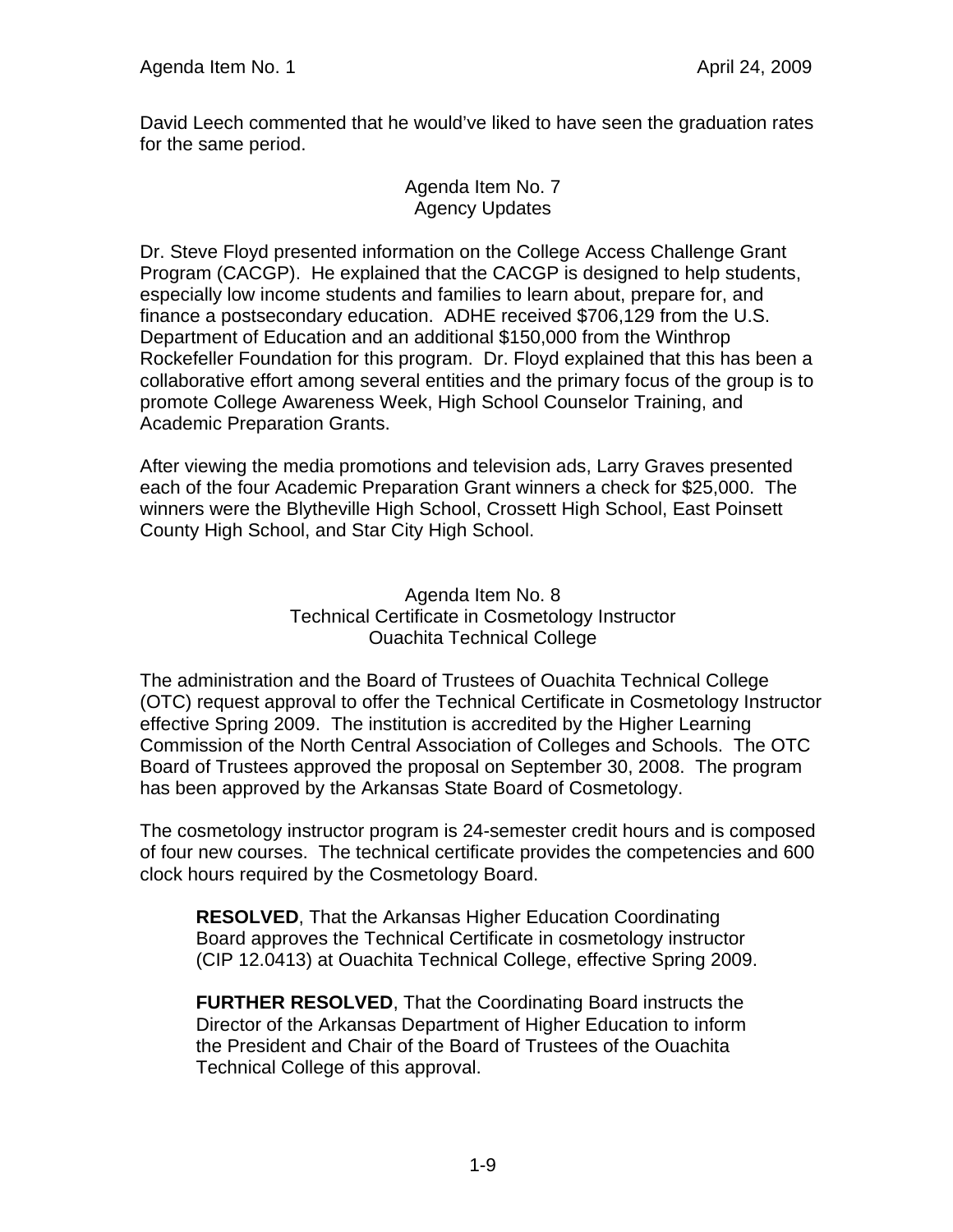Dr. Charles Allen moved to recommend Agenda Item No. 8 to the full Board for consideration. Dr. Lynda Johnson seconded and the Committee unanimously approved.

> Agenda Item No. 9 Institutional Certification Advisory Committee Report and Resolutions

The Institutional Certification Advisory Committee (ICAC) met on January 6, 2009. ADHE Executive Staff recommend that the Arkansas Higher Education Coordinating Board approve the following resolutions.

Recognition of Institutional Certification Advisory Committee Member Dr. Walter Roettger, Lyon College, Batesville, Arkansas

**RESOLVED**, That the Arkansas Higher Education Coordinating Board expresses appreciation to Dr. Walter Roettger for his service as a member of the Institutional Certification Advisory Committee.

**FURTHER RESOLVED**, That the Coordinating Board instructs the Director of the Arkansas Department of Higher Education to communicate this appreciation to Dr. Roettger.

Recommendation for Appointment of New Institutional Certification Advisory Committee Member Mr. Jerol Swaim, Williams Baptist College, Walnut Ridge, Arkansas

**RESOLVED,** That, pursuant to ACA §6-61-302, the Arkansas Higher Education Coordinating Board appoints Mr. Jerol Swaim as a member of the Institutional Certification Advisory Committee. This term expires December 31, 2017.

**FURTHER RESOLVED,** That the Coordinating Board expresses appreciation to Mr. Jerol Swaim for his willingness to serve as a member of the Institutional Certification Advisory Committee.

**FURTHER RESOLVED,** That the Coordinating Board instructs the Director of the Arkansas Department of Higher Education to communicate this appreciation to Mr. Jerol Swaim.

## **Ecclesia College, Springdale, Arkansas**

## **Initial Certification**

Bachelor of Science in Emergency Management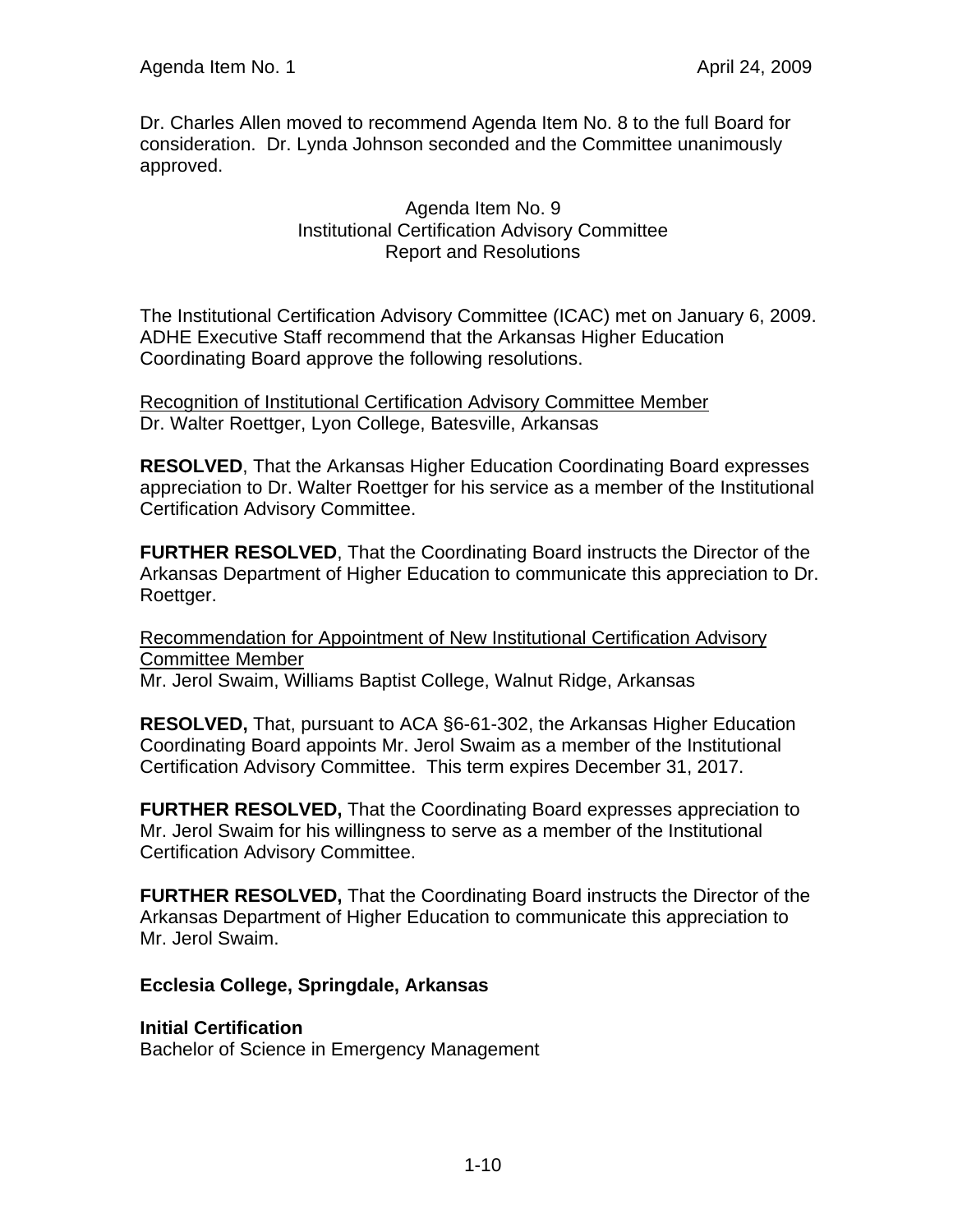**RESOLVED,** That pursuant to ACA §6-61-301 the Arkansas Higher Education Coordinating Board grants initial certification to Ecclesia College, Springdale, Arkansas, to offer the following degree program to Arkansas citizens: Bachelor of Science in Emergency Management. The initial certification is for a period of two years and expires on January 30, 2011.

**FURTHER RESOLVED,** That the Coordinating Board instructs the Director of the Arkansas Department of Higher Education to notify the administration of Ecclesia College, Springdale, Arkansas, that the certification of the degree program requires the institution to notify the Arkansas Department of Higher Education whenever any of the following occurs: (1) major reorganization of the controlling body; (2) changes in the charter or incorporation documents of the institution; or (3) changes in the method of operation of the institution's programs in Arkansas.

**FURTHER RESOLVED,** That the Coordinating Board instructs the Director to notify the administration of Ecclesia College, Springdale, Arkansas, that any advertisement or published materials using the name of the Arkansas Higher Education Coordinating Board or the Arkansas Department of Higher Education must contain the following statement:

Arkansas Higher Education Coordinating Board certification does not constitute an endorsement of any institution or program. Such certification merely indicates that certain criteria have been met as required under the rules and regulations implementing institutional and program certification as defined in Arkansas Code §6-61-301.

# **Grand Canyon University, Phoenix, Arizona Recertification – Online**

Master of Business Administration Master of Science in Leadership

**RESOLVED,** That pursuant to ACA §6-61-301 the Arkansas Higher Education Coordinating Board grants recertification to Grand Canyon University, Phoenix, Arizona, to offer the following degree programs by distance technology to Arkansas citizens: Master of Business Administration and Master of Science in Leadership. The recertification is for a period of two years and expires on January 30, 2011.

**FURTHER RESOLVED,** That the Director of the Arkansas Department of Higher Education is authorized to notify the administration of Grand Canyon University, Phoenix, Arizona, that the certification of the degree programs requires the institution to notify the Arkansas Department of Higher Education whenever any of the following occurs: (1) major reorganization of the controlling body; (2) changes in the charter or incorporation documents of the institution; or (3) changes in the method of operation of the institution's programs in Arkansas.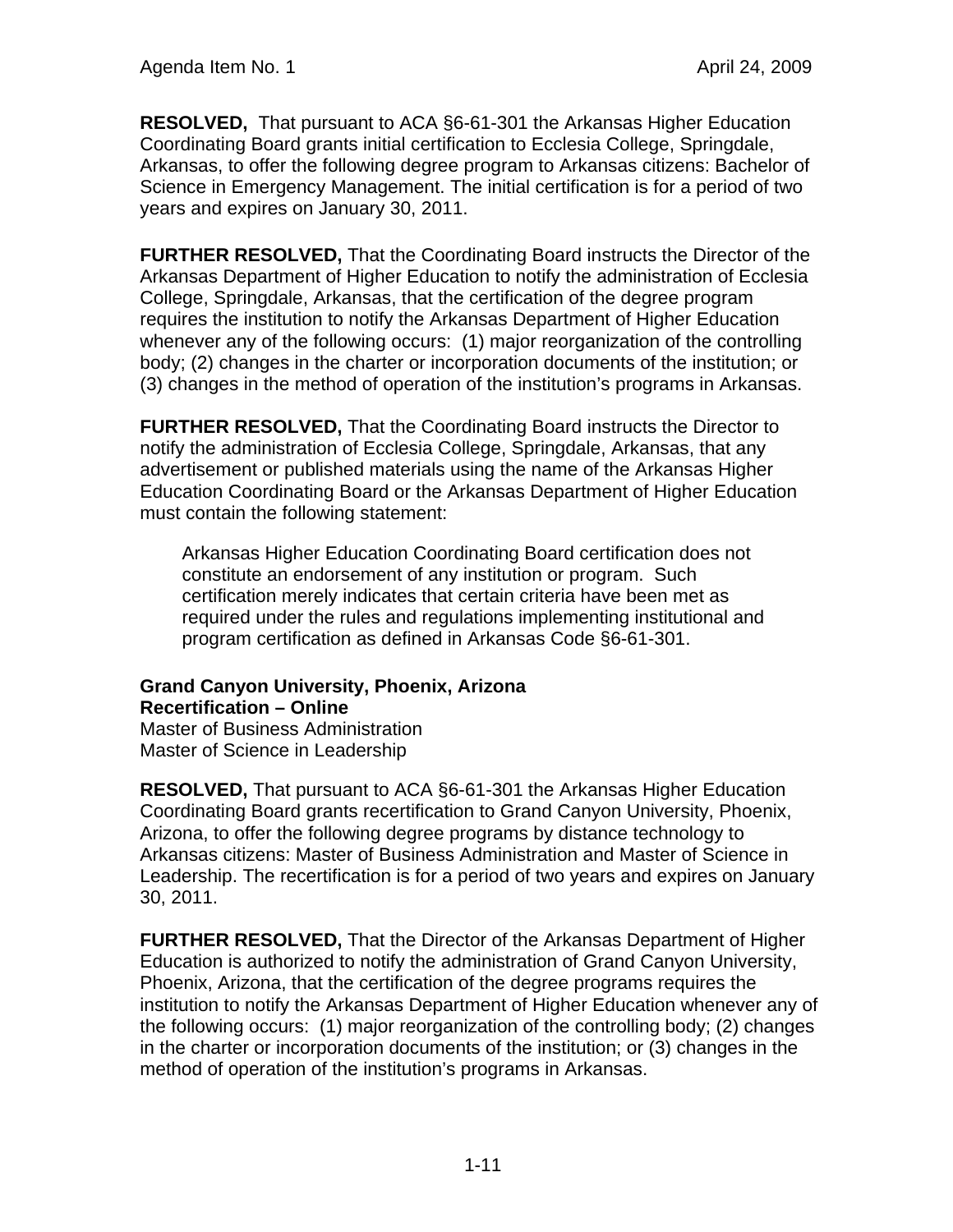**FURTHER RESOLVED,** That the Coordinating Board instructs the Director to notify the administration of Grand Canyon University, Phoenix, Arizona, that any advertisement or published materials using the name of the Arkansas Higher Education Coordinating Board or the Arkansas Department of Higher Education must contain the following statement:

Arkansas Higher Education Coordinating Board certification does not constitute an endorsement of any institution or program. Such certification merely indicates that certain criteria have been met as required under the rules and regulations implementing institutional and program certification as defined in Arkansas Code §6-61-301.

#### **Kaplan University, Davenport, Iowa Initial Certification – Online**

Associate of Applied Science in Computer Information Systems Associate of Applied Science in Criminal Justice Associate of Applied Science in Global Travel and Hospitality Management Associate of Applied Science in Medical Assisting Associate of Applied Science in Medical Office Management Associate of Applied Science in Medical Transcription Associate of Applied Science in Paralegal Studies Master of Science in Criminal Justice

**RESOLVED,** That pursuant to ACA §6-61-301 the Arkansas Higher Education Coordinating Board grants initial program certification to Kaplan University, Davenport, Iowa, to offer the following degree programs by distance technology to Arkansas citizens: Associate of Applied Science in Computer Information Systems, Associate of Applied Science in Criminal Justice, Associate of Applied Science in Global Travel and Hospitality Management, Associate of Applied Science in Medical Assisting, Associate of Applied Science in Medical Office Management, Associate of Applied Science in Medical Transcription, Associate of Applied Science in Paralegal Studies, and Master of Science in Criminal Justice. The certification is for a period of two years and expires on January 30, 2011.

**FURTHER RESOLVED,** That the Coordinating Board instructs the Director of the Arkansas Department of Higher Education to notify the administration of Kaplan University, Davenport, Iowa, that the certification of the degree programs requires the institution to notify the Arkansas Department of Higher Education whenever any of the following occurs: (1) major reorganization of the controlling body; (2) changes in the charter or incorporation documents of the institution; or (3) changes in the method of operation of the institution's programs in Arkansas.

**FURTHER RESOLVED,** That the Coordinating Board instructs the Director to notify the administration of Kaplan University, Davenport, Iowa, that any advertisement or published materials using the name of the Arkansas Higher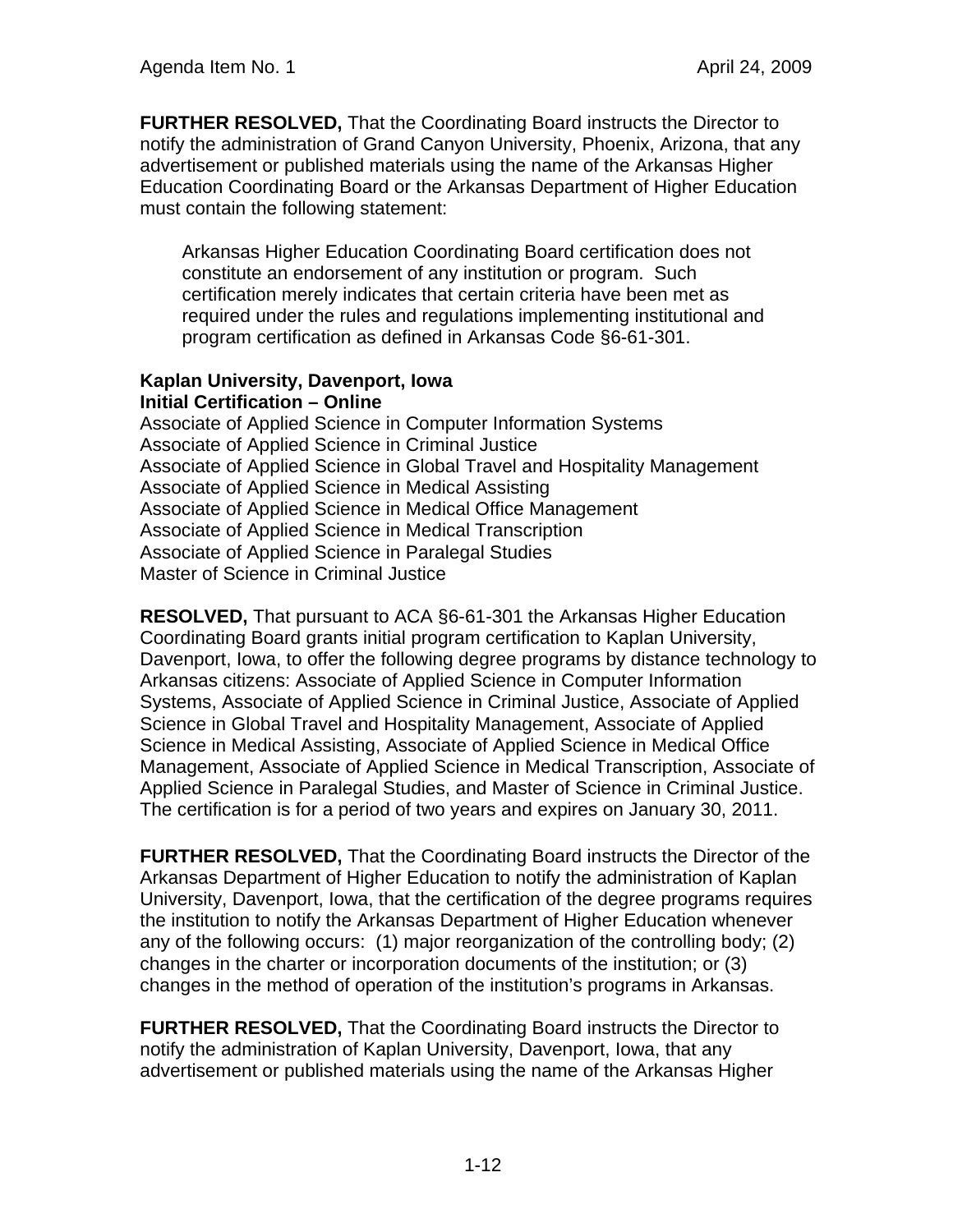Education Coordinating Board or the Arkansas Department of Higher Education must contain the following statement:

Arkansas Higher Education Coordinating Board certification does not constitute an endorsement of any institution or program. Such certification merely indicates that certain criteria have been met as required under the rules and regulations implementing institutional and program certification as defined in Arkansas Code §6-61-301.

The Institutional Certification Advisory Committee (ICAC) Report begins on page 9-5 of the Agenda book.

Dr. Grant asked why the Coordinating Board was being asked to approve a Bachelor of Science in Emergency Management program from a private Arkansas institution. Cynthia Moten explained that the private colleges in existence in 1975 were grandfathered in by the law that covers institutional certification. Any institution established after 1975 must go through the certification process.

Dr. Grant expressed concern regarding Grand Canyon University's online course interaction being asynchronous. Ms. Douglas explained that if ADHE had found that this form of teaching was not conducive to the students, ADHE would not recommend program approval.

Jodie Carter moved to recommend Agenda Item No. 9 to the full Board for consideration. Dr. Charles Allen seconded and the Committee unanimously approved.

> Agenda Item No. 10 and 11 Letters of Notification and Letters of Intent

The Department of Higher Education received notice from 27 institutions on programs not requiring Board action.

Notification was received on 15 items requiring Board action. During this period, the Institutional Certification Advisory Committee received notice of requests from 13 out-of-state institutions to offer degree programs to Arkansas residents. The program notice list appears in the Letters of Notification on pages 10-1 through 10- 7 and in the Letters of Intent on pages 11-1 through 11- 6 of the agenda book.

> Agenda Item No. 12 Economic Feasibility of Bond Arkansas State University

The Arkansas State University System (ASUS) requests approval of the economic feasibility of plans to issue bonds totaling approximately \$9.5 million with a term of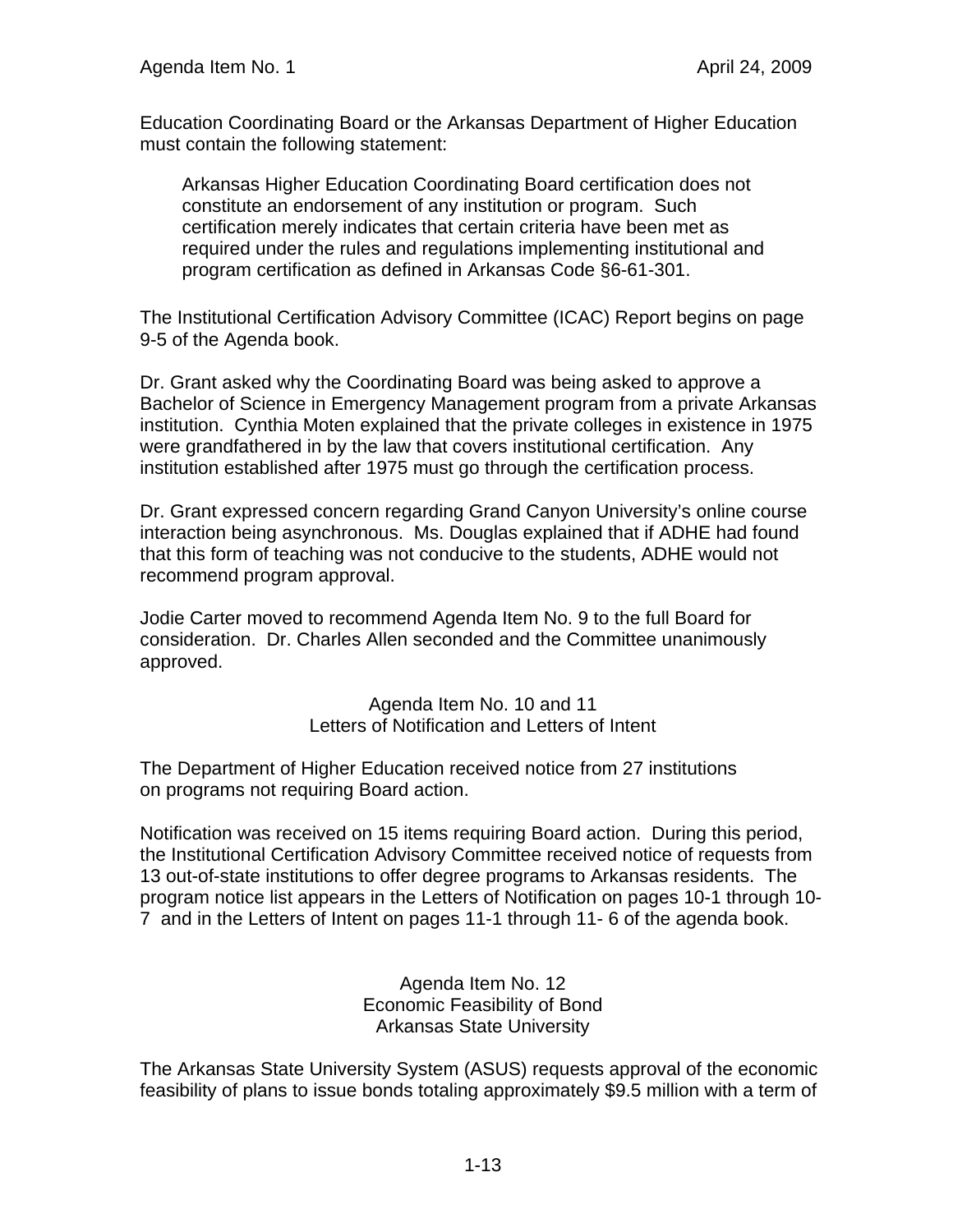up to thirty (30) years with an estimated annual interest rate of 5.50 percent. Proceeds from the bond issue will be used for auxiliary purposes. The Arkansas State University Board of Trustees approved this bond financing at its meeting on December 12, 2008.

The auxiliary bond issue will be approximately \$9.5 million with an estimated annual debt service of \$653,700. Proceeds from this issue will be used to finance the following projects and activities on the Jonesboro campus: (1) the construction and furnishing of two new 50-bed residence halls, (2) the construction of a commons building for an existing campus apartment complex, (3) deferred maintenance projects in existing residence halls, (4) funds for a debt service reserve for this issue, and (5) capitalized interest for the first year's debt service on this issue. Coordinating Board policy regarding debt service for auxiliary projects requires that annual net auxiliary revenues before debt should be no less than one hundred and twenty percent (120%) of total annual auxiliary debt service requirements. Additionally, Coordinating Board policy requires a plan be developed for ongoing maintenance for any new facilities constructed with bond proceeds. The Jonesboro campus has established and funded an annual budget provision for maintenance of its housing facilities equivalent to approximately 5 percent of its annual housing operations budget.

**RESOLVED,** That the Arkansas Higher Education Coordinating Board considers economically feasible plans for Arkansas State University System to issue bonds for approximately \$9.5 million with a term of up to 30 years at an estimated annual interest rate of 5.50% for the construction and furnishing of two new 50-bed residence halls and a commons building for an existing campus apartment complex, deferred maintenance projects in existing residence halls, and other related expenses of these projects.

**FURTHER RESOLVED,** That the Director of the Arkansas Department of Higher Education is authorized to notify the President and the Chair of the Board of the Trustees of Arkansas State University System and the President of Arkansas State University System of the Coordinating Board's resolution.

Kaneaster Hodges moved to recommend Agenda Item No. 12 to the full Board for consideration. Dr. Olin Cook seconded and the Committee unanimously approved.

> Agenda Item No. 13 Economic Feasibility of Bond University of Arkansas at Fort Smith

The University of Arkansas at Fort Smith (UAFS), requests approval of the economic feasibility of plans to issue bonds totaling \$24.54 million with a term of 25 years at an estimated annual interest rate of approximately 6.05 percent.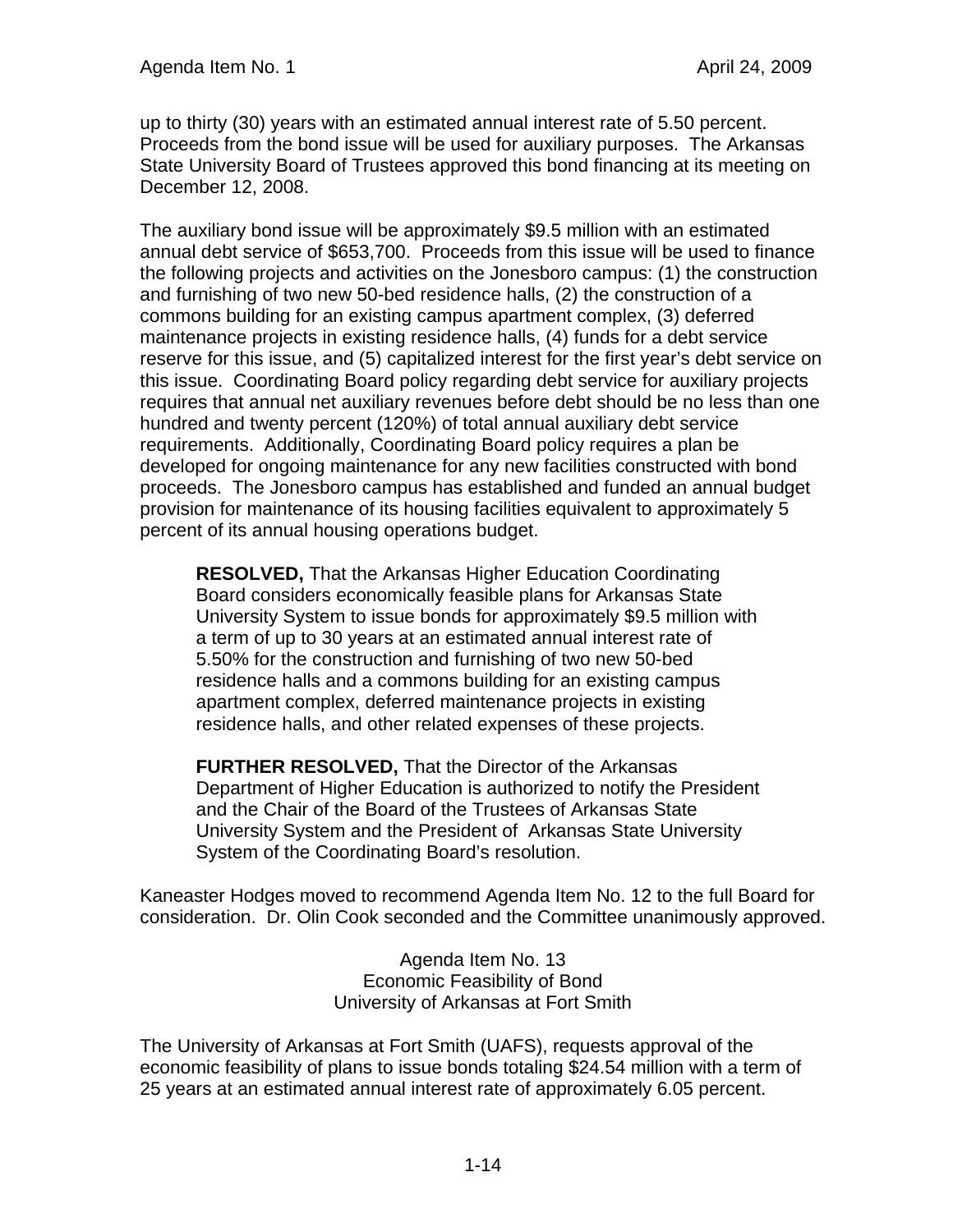Proceeds from the bond issue will be used for auxiliary purposes. The University of Arkansas Board of Trustees approved this action at its meeting held on November 21, 2008.

The auxiliary bond issue will be approximately \$24.54 million with annual debt service of \$1.9 million. Proceeds from this issue will be used to construct and equip a 400-bed student housing complex. Coordinating Board policy regarding debt service for auxiliary projects provides that annual net auxiliary revenues should be no less than 120 percent of the total annual auxiliary debt service. Additionally, Coordinating Board policy requires a plan be developed for ongoing maintenance for any new facilities constructed with bond proceeds. The University of Arkansas at Fort Smith has established a facility renewal fund and will set aside no less than 3 percent of housing revenue each year.

**RESOLVED,** That the Arkansas Higher Education Coordinating Board considers economically feasible plans for the University of Arkansas at Fort Smith (UAFS) to issue bonds not to exceed \$24.54 million for a period of up to 25 years at an estimated annual interest rate of approximately 6.05% for auxiliary purposes as requested by UAFS for the construction of a student housing complex.

**FURTHER RESOLVED,** That the Director of the Arkansas Department of Higher Education is authorized to notify the President of the University of Arkansas System and the Chancellor of the University of Arkansas at Fort Smith of the Coordinating Board's resolution.

Chairman Leech questioned where the 3 percent housing revenue would be held. Dr. Paul Beran, UAFS Chancellor, explained that the 3 percent would be held in their auxiliary budget specifically to maintain their housing complexes.

Kaneaster Hodges asked if the 3 percent were unspent each year, then would the funds be held over. Dr. Beran said the unspent funds would be held over.

Kaneaster Hodges commended UAFS for establishing a facility renewal fund.

Kaneaster Hodges moved to recommend Agenda Item No. 13 to the full Board for consideration. Dr. Olin Cook seconded and the Committee unanimously approved.

> Agenda Item No. 14 Economic Feasibility of Loan University of Arkansas at Monticello

University of Arkansas at Monticello requests approval of a loan of \$1,000,000 with a term of 10 years at an annual interest rate not to exceed 0.53 percent. Proceeds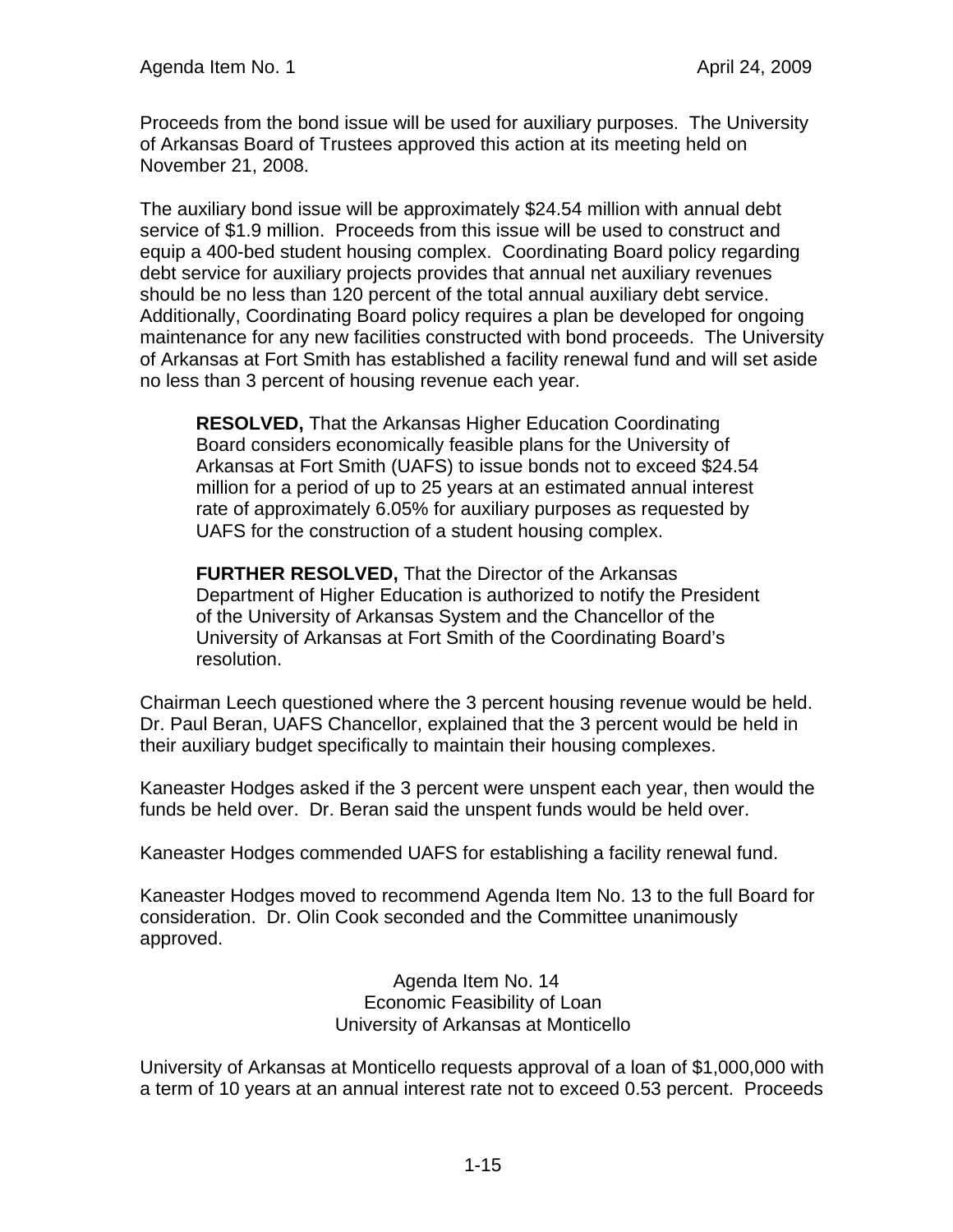will be used to fund deferred maintenance and energy savings projects on the Monticello campus. The University of Arkansas Board of Trustees approved the college's loan application on November 21, 2008.

The debt service on the loan will be supported by tuition and fee revenue. Coordinating Board policy regarding debt service for educational and general (E&G) projects provides that a maximum of 25 percent of tuition and fee revenue may be pledged to debt service.

**RESOLVED,** That the Arkansas Higher Education Coordinating Board approves the loan from the College Savings Bond Revolving Loan Fund to the University of Arkansas at Monticello for \$1,000,000 with a term of 10 years at an annual interest rate not to exceed 0.53 percent to fund deferred maintenance and energy savings projects.

**FURTHER RESOLVED,** That the Director of the Arkansas Department of Higher Education is authorized to notify the President and the Chair of the Board of Trustees of the University of Arkansas and the Chancellor of University of Arkansas at Monticello of the Coordinating Board's resolution.

Chairman Leech asked if UAM would be receiving funds from the economic stimulus package. Dr. Jack Lassiter said that if UAM receives additional funds from the stimulus package they would probably come back before the Board to lower the amount of this request.

Kaneaster Hodges moved to recommend Agenda Item No. 14 to the full Board for consideration. Dr. Olin Cook seconded and the Committee unanimously approved.

## Executive Session

Chairman Leech moved to declare the meeting in Executive Session for the purpose of discussing the job performance of ADHE Director Dr. Jim Purcell. No action was taken.

Chairman Leech said that Dr. Purcell was given an A+ by the Board for having an outstanding first year at the Department of Higher Education.

## Report of the Committees

Dr. Dan Grant presented the report of the Academic Committee and moved approval of Agenda Items 8 & 9. Dr. Lynda Johnson seconded the motion and the Board unanimously approved.